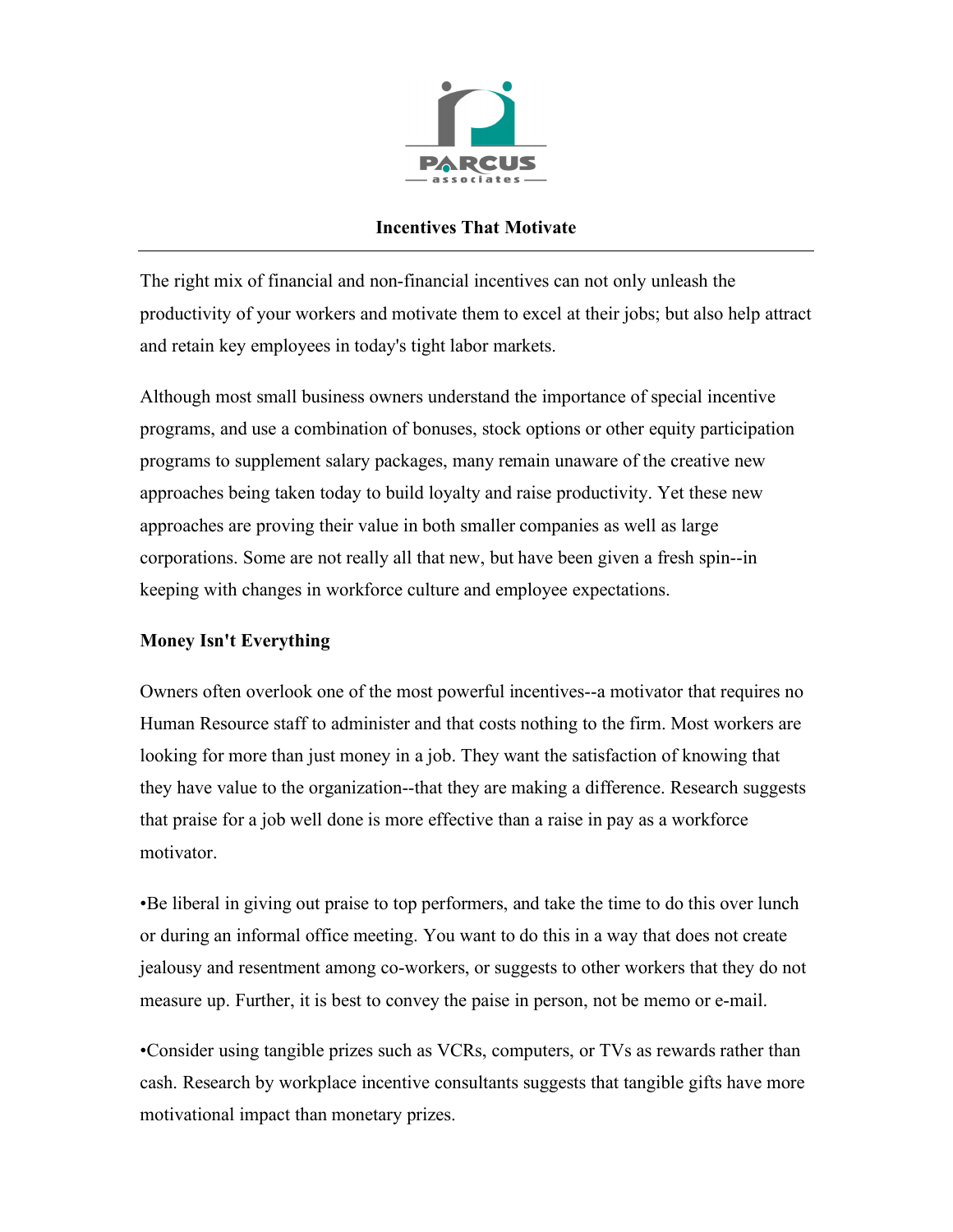•If you do decide to try an awards program, make sure it is adequately publicized and that the ground rules for selecting the winners are fair, and will be perceived as equitable.

•An innovative approach being taken by some companies is to invite customers and sometimes vendors to nominate top performing employees. One clear advantage of going outside the company for evaluators is that workers develop a stronger interest in customer and vendor satisfaction--an obvious benefit for a company that wants to make workers more alert to customer satisfaction.

•You can link awards to specific, targeted goals that can be easily measured and that are important to the company. For example, innovative suggestions that reduce defect rates by a certain amount, increase sales conversion rates by a certain percentage, improve customer response time or reduce order fulfillment cycle time by a certain percentage are good ways to create a strong tie between rewards and measurable goals. Distant goals that can not be closely tied to an individual or work team's actual performance are much less apt to be effective motivators.

## **Variable Pay Programs**

While many firms especially the large publicly held companies, have begun to explore "pay for performance" programs, they can be cumbersome and costly to administer- requiring human resource people and other managers to monitor and carry out measures of performance that are fair to all employees. Also, devising variable pay formulas, which try to distinguish individual, team, departmental and company-wide performance metrics, involve considerable complexity.

•Before calling in consultants to advise, try checking with other companies comparable to your own to see what their experience has been, and especially whether their programs have lived up to expectations.

•Variable pay programs are not without risks. If you have unionized workers and need the union's buy-in, the chances are good you will end up with a compromise variable pay program that may not be worth the trouble. The incentive differentials could be weakened because of the union's interest in defending traditional equity and seniority prerogatives.

•If your program relies too heavily on subjective evaluations of performance, rather than reliable, quantitative metrics, that can cause problems too. Workers are more apt to view